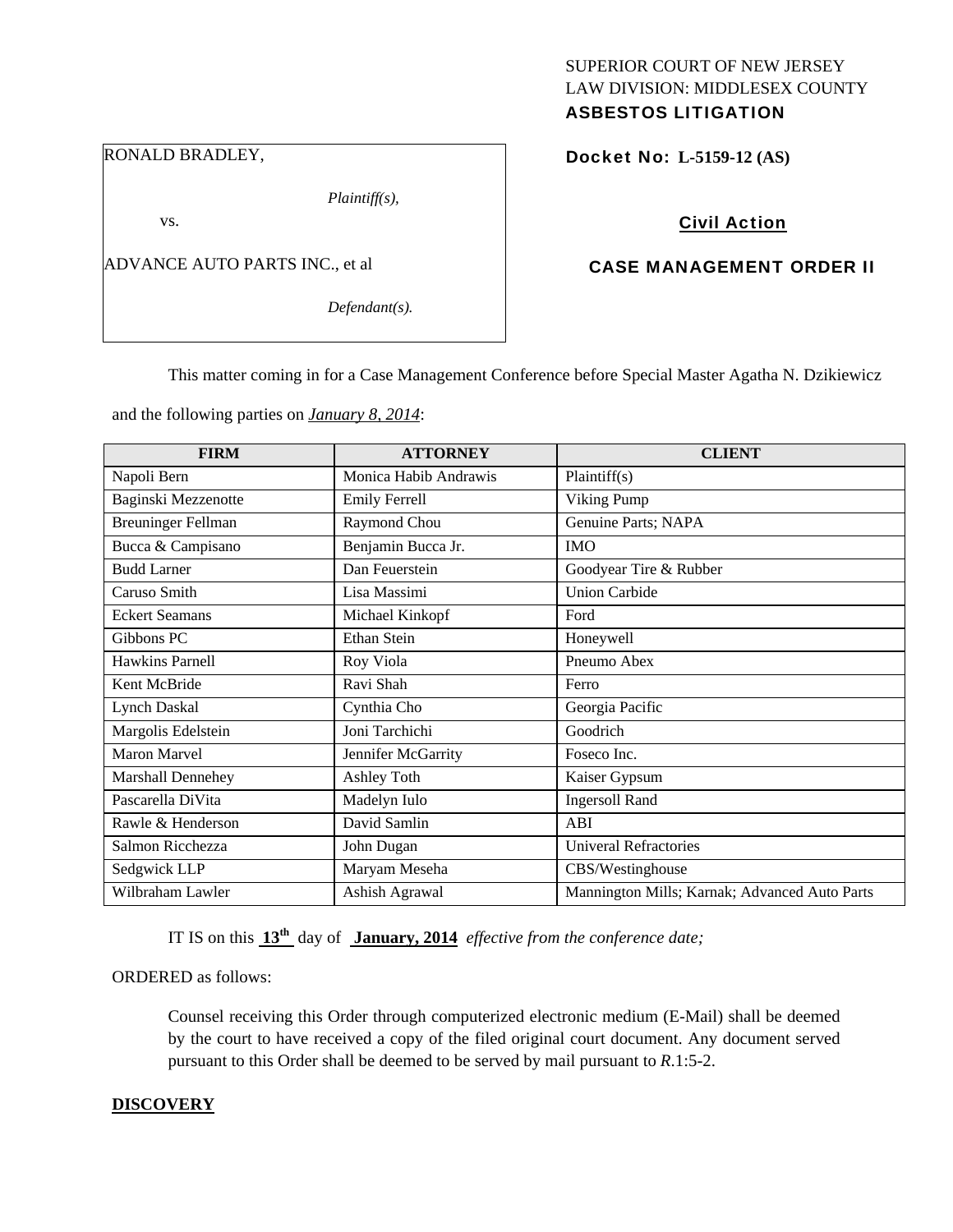| January 31, 2014  | Plaintiff depositions shall be concluded by this date. Plaintiff's counsel shall<br>contact the Special Master within one week of this deadline if plaintiff<br>depositions are not completed by this date. |
|-------------------|-------------------------------------------------------------------------------------------------------------------------------------------------------------------------------------------------------------|
| February 28, 2014 | Fact discovery, including depositions, shall be completed by this date. Plaintiff's<br>counsel shall contact the Special Master within one week of this deadline if all<br>fact discovery is not completed. |
| February 28, 2014 | Depositions of corporate representatives shall be completed by this date.                                                                                                                                   |

# **EARLY SETTLEMENT**

- February 4, 2014 The settlement conference previously scheduled on this date is **CANCELLED**.
- March 7, 2014 Settlement demands shall be served on all counsel and the Special Master by this date.

## **SUMMARY JUDGMENT MOTION PRACTICE**

- March 28, 2014 Summary judgment motions limited to product identification issues shall be filed no later than this date.
- April 25, 2014 Last return date for product identification summary judgment motions.

#### **MEDICAL DEFENSE**

| March 7, 2014     | Any defendant wishing to present a medical defense shall advise all counsel of its<br>intention by entering a Notice of Appearance of Defense Medical Counsel by this<br>date. Any defendant who does not file such an appearance by this date may be<br>foreclosed from asserting a medical defense. |
|-------------------|-------------------------------------------------------------------------------------------------------------------------------------------------------------------------------------------------------------------------------------------------------------------------------------------------------|
| February 28, 2014 | Plaintiff shall serve additional medical expert reports by this date.                                                                                                                                                                                                                                 |
| February 28, 2014 | Plaintiff is to arrange for the transfer of pathology specimens and x-rays, if any,<br>by this date.                                                                                                                                                                                                  |
| June 23, 2014     | Defendants shall identify its medical experts and serve medical expert reports, if<br>any, by this date.                                                                                                                                                                                              |

## **LIABILITY EXPERT REPORTS**

- May 23, 2014 Plaintiff shall identify its liability experts and serve liability expert reports or a certified expert statement by this date or waive any opportunity to rely on liability expert testimony.
- June 23, 2014 Defendants shall identify its liability experts and serve liability expert reports, if any, by this date or waive any opportunity to rely on liability expert testimony.

\_\_\_\_\_\_\_\_\_\_\_\_\_\_\_\_\_\_\_\_\_\_\_\_\_\_\_\_\_\_\_\_\_\_\_\_\_\_\_\_\_\_\_\_\_\_\_\_\_\_\_\_\_\_\_\_\_\_\_\_\_\_\_\_\_\_\_\_\_\_\_\_\_\_\_\_\_\_\_\_\_\_\_\_\_\_\_\_\_\_\_\_\_\_\_\_\_\_\_\_\_\_\_\_\_\_\_\_\_\_

# **ECONOMIST EXPERT REPORTS**